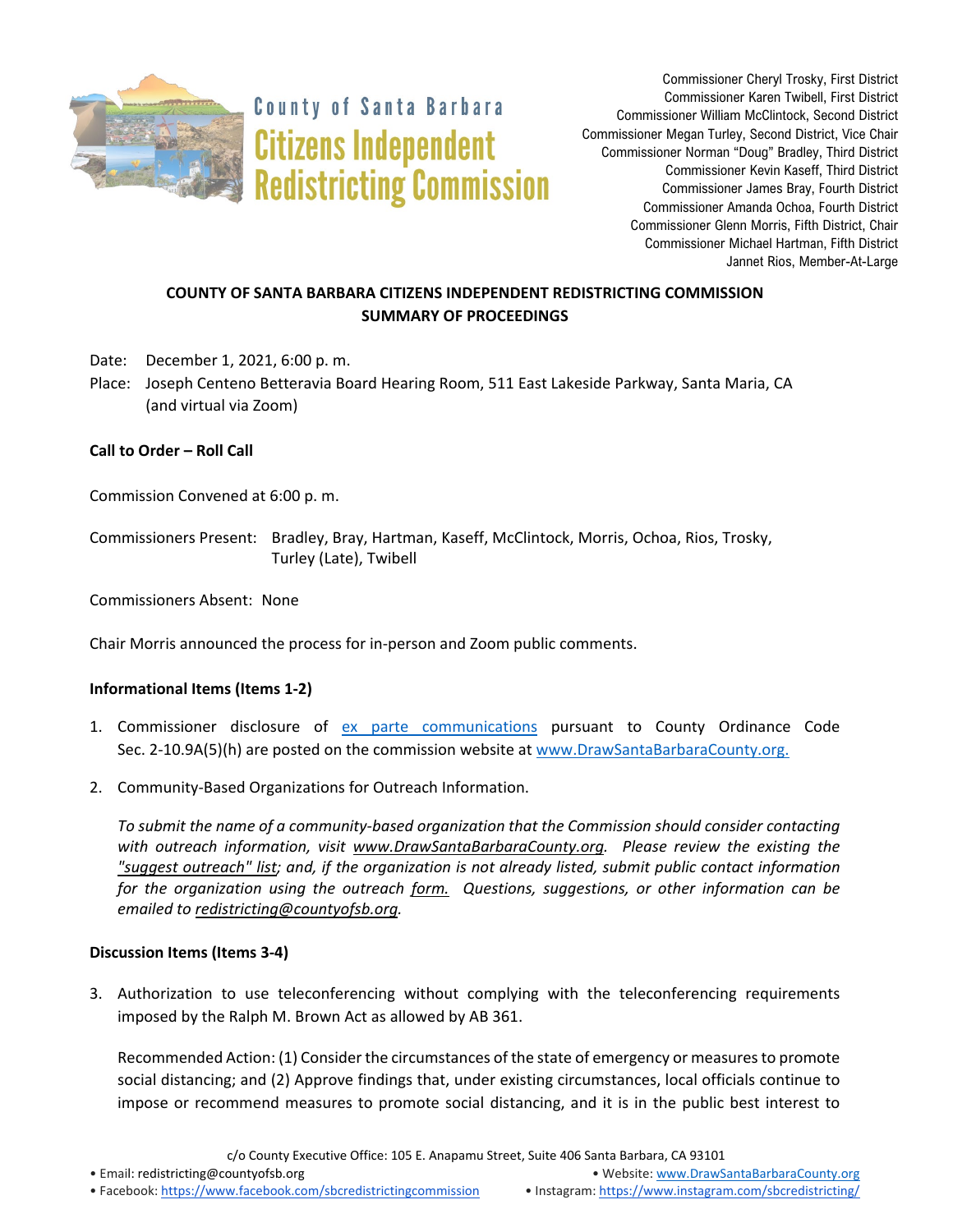continue teleconferencing without compliance with paragraph (3) of subdivision (b) of Government Code 54953.

Motion to approve the recommended action.

Motion Passed: 10 Ayes 0 Noes 1 Absent

Vice Chair Turley joined the meeting during Item 4.

4. Presentation of draft maps to Commissioners, and discussion of draft maps by Commissioners and legal counsel regarding issues of voting rights compliance. Possible action to further refine focus maps and provide direction on map modifications (if any).

Chair Morris stated the goal of this meeting is to narrow the selection to 3 maps maximum to move forward for discussion.

Dr. Phillips presented the Focus Maps Round 2, with Commissioner suggested changes, and explained the naming process.

- Rules for Drawing the Lines
- Table of Focus Plans: 408B, 822, 801C, 818, and 821B
- Common Patterns:
	- $\circ$  408B and 822 combine Guadalupe with Orcutt, and Isla Vista with Santa Barbara
	- $\circ$  801C, 818 and 821B combine Guadalupe with Santa Maria, and Isla Vista with Lompoc
- Commissioner Proposed Revisions:
	- o 408B (Morris/Twibell)
	- o 822 (Bray/Trosky/Turley)
	- o 801C (Ochoa)
	- o 818 (Turley)
	- o 821B (Ochoa/Twibell)

Commissioner Comments:

- Outreach meeting in Cuyama on November 30.
- Consider moving Chumash Reservation into District 3 (get input from the Chumash community).
- Commissioner Ochoa withdrew her 801C revision submission population deviation is too high.

Chair Morris announced that in-person speakers for public comment complete a speaker form, and only those Zoom participants who use the "raise your hand" prior to the first public comment will have an opportunity to speak. Those who were not able to speak may submit written comments at [www.drawsantabarbaracounty.org](http://www.drawsantabarbaracounty.org/) under the "Contact Us" tab.

Public Comments (Limited to one minute per speaker)

• Speaker 1, Nelda Martin: In support of map 408B and 822.

c/o County Executive Office: 105 E. Anapamu Street, Suite 406 Santa Barbara, CA 93101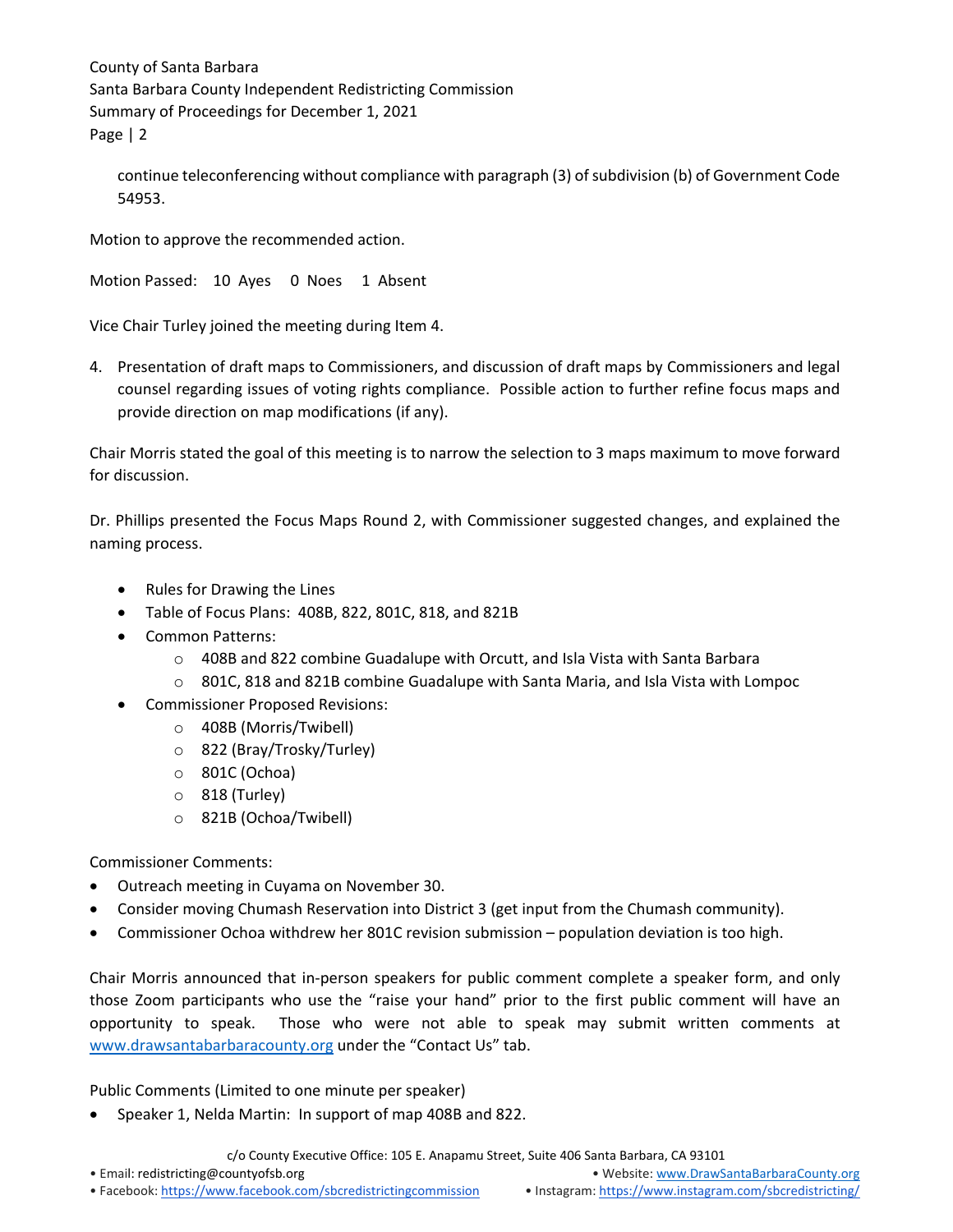- Speaker 2, Mike Cordero: Objects to comments that Santa Maria is racially slanted, and supports map 408B and 822.
- Speaker 3, Alice Patino: In support of map 408B and 822, and opposes 818, 801C and 821B.
- Speaker 4, Antonio Ramirez: Commented about the City of Guadalupe's resolution supporting a map with Santa Maria and Guadalupe together.
- Speaker 5, Andrew Oman: In support of map 818 and 821B, and opposes 408B.
- Speaker 6, Jenelle Osborne: Keep Lompoc Valley whole, and in support of 821B, 821C, and some configurations of 818C.
- Speaker 7, Rebeca Garcia: In support of map 821B and 821C, and opposes 408B and 822.
- Speaker 8, Yoselynn Vicente: In support of map 821B.
- Speaker 9, Natalia Bautista (via interpreter): In support of map 821B and 821C.
- Speaker 10, Jeremias Salazar (via interpreter): In support of map 821B and 821C.
- Speaker 11, Ana Huynh: In support of map 821B and 821C, and adding the Santa Ynez Chumash Reservation to District 3.
- Speaker 12, Hazel Davalos: In support of map 821B and 821C.
- Speaker 13, Reina Mendoza (via interpreter): In support of map 821B and 821C.
- Speaker 14, Jorge Ruiz (via interpreter): In support of map 821B and 821C.
- Speaker 15, Matilde Cortez (via interpreter): In support of map 821B and 821C.
- Speaker 16, Maria Ventura (via interpreter): In support of map 821B and 821C.
- Speaker 17, Paul Chounet: Commented about Cuyama.
- Speaker 18, Yolanda Navarro (via interpreter): In support of map 821B and 821C.
- Speaker 19, Thomas Widroe: In support of map 408B and 822, and opposes the 818 and 821 series.
- Speaker 20, Marell Brooks: In support of map 818 and 818C.
- Speaker 21, Chris Hartman: In support of map 408B, and suggested removing Isla Vista from District 3.
- Speaker 22, Pamela Baczuk: Commented about Cuyama Valley.
- Speaker 23, Carol Redhead: In support of map 408B or 822C.
- Speaker 24, Frances Romero: Commented about the letter submitted on November 11, in support of map 408B (either option) or 822, and opposes the Bray/Trosky/Turley option, 801C, 818 and 821B.
- Speaker 25, Vanessa Teran: In support of map 821B and 821C, and amending 821B to add the Santa Ynez Chumash Reservation to District 3.
- Speaker 26, Teri Doutney: In support of map 818.
- Speaker 27, John Kershaw: In support of map 408B or 822.
- Speaker 28, Peggy Wilson: In support of map 408B or 822.
- Speaker 29, Lynda Bohnett: In support of map 408B and 822.
- Speaker 30, Deb Robinson: In support of map 408B and 822.
- Speaker 31, Ignaao Hernandez: In support of map 408B and 822, and opposes 818 and 821B.
- Speaker 32, Spencer Brandt: SBCC students, renters district, and in support of map 821B.
- Speaker 33, Roberta Jaffe: Commented about Cuyama in District 1.
- Speaker 34, Connie Ford: In support of map 821B or 821C, 818 with revisions, and opposes 408B.
- Speaker 35, Jorge Sanchez: In support of map 822, opposes 801C, and the 818 and 821 series.
- Speaker 36, Maria Usuario (via interpreter): In support of map 408B and 822, and concerns about 818 and 801B.
- Speaker 37, Roy Reed: In support of map 408B and 822, and opposes map 801C, 818 and 821B.
- Speaker 38, Jazmin: In support of map 408B, opposes the CAUSE map, and the 818 and 821 series.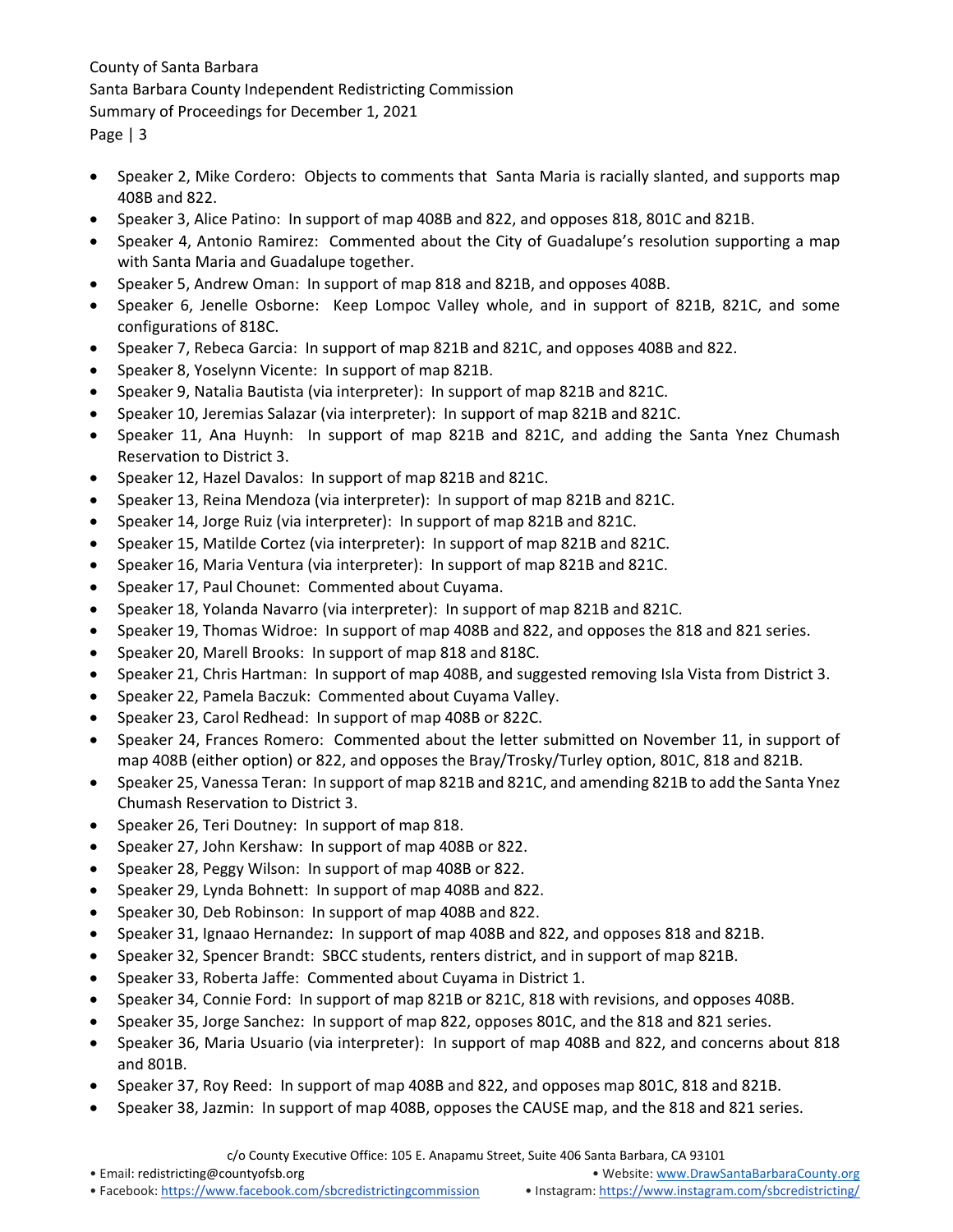- Speaker 39, Yolanda Rodriguez: In support of map 408B and 822, and opposes map 818 and 821B.
- Speaker 40, Stephanie Velazquez: In support of map 408B and 822, and opposes 801C, 818, and 821B.
- Speaker 41, Lee Heller: Referenced written comments submitted, opposes 408B and 822, and in support of map 821B and 821C with changes.
- Speaker 42, Marian Shapiro: In support of map 818, a version of 821B, and opposes 408B and 822.
- Speaker 43, Maureen Ellenberger: In support of map 821B and 821C with changes.
- Speaker 44, Juan Perez: In support of map 408B and 822, and opposes 801C, and the 818 and 821B series.
- Speaker 45, JL Duncan: In support of map 818, and commented about diluting map votes.
- Speaker 46, Amy Blair: Commented about communities of interest, and in support of map 408B and 822.
- Speaker 47, Geneva Lovett: In support of map 821B extending the Chumash boundaries in District 3, and opposes 408B.
- Speaker 48, Leticia Sandoval: In support of map 821B.
- Speaker 49, Kathy Vreeland: In support of map 408B and 822.
- Speaker 50, Hillary Blackerby: In support of map 821B (with changes) and 821C, and the runner up is 818.
- Speaker 51, Lynn Carlisle: Adopt a map that supports the Cuyama Valley and water basin in District 1.
- Speaker 52, Kelly: In support of map 821B.
- Speaker 53, Angelo Caciola: In support of map 822 and second choice is 408B.
- Speaker 54, Michelle Escobar: In support of map 821B and 821C.
- Speaker 55, Ilene Pickle: In support of map 818 and possibly 821B.
- Speaker 56, Juan Garcia (via interpreter): In support of map 822 and 408B, and opposes 818, the 821 series and the CAUSE map.
- Speaker 57, Rosanne Crawford: In support of map 408B and 822, impressed with 822C, and opposes 801C.
- Speaker 58, Nadia Lee Abushanab: In support of map 821B and 818, and opposes 408B.
- Speaker 59, Ian Baucke: In support of map 821B, the Rios/Ochoa/Twibell edits, and opposes 408B.
- Speaker 60, Devon: In support of map 821B.
- Speaker 61, Colleen Estrada: Consider removing Isla Vista from District 3, and in support of map 408B or 822.
- Speaker 62, Lorena Gonzalez: In support of map 408B and 822, opposes 801C, and the 818 and 821 series.
- Speaker 63, Carlos Santos: In support of map 408B and 822, opposes 801C, and the 821 and 818 series.
- Speaker 64, Jesus Uribe: In support of map 408B and 822, opposes 801C, and the 821 and 818 series.
- Speaker 65, Antonio Medina: In support of map 408b and 822, and opposes the 818 and 821 series.
- Speaker 66, Kyle Richards: Rejects idea that Goleta is better served by one supervisor, and opposes 822.
- Speaker 67, Brenton Kelly: In favor of keeping Cuyama Valley whole within the watershed in District 1.
- Speaker 68, Marc Chytilo: Commented about Cuyama representation in District 1.
- Speaker 69, Laura Selken: In support of map 818, 818C, 821B and 821C.
- Speaker 70, Natalie Sanchez: In support of map 821B and 821C, and revision to add the Chumash Reservation to District 3.
- Speaker 71, Lindsey Baker: In support of 818, 821B with changes, and opposes 408B and 822.
- Speaker 72, Gail Teton-Landis: In support of map 818, 821B with changes, DistrictR map 8819, and the 821 variant.

c/o County Executive Office: 105 E. Anapamu Street, Suite 406 Santa Barbara, CA 93101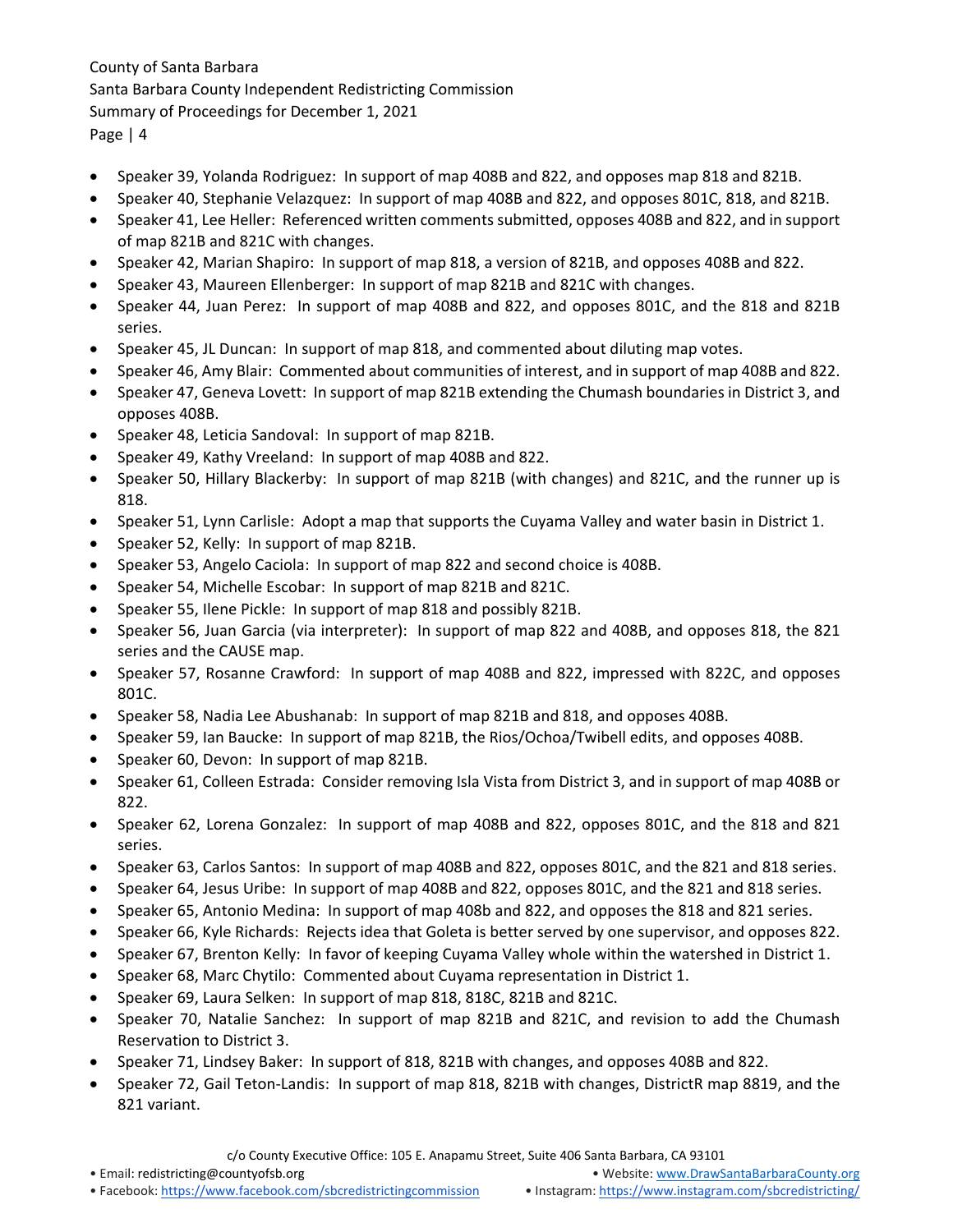Recessed the meeting at 8:38 p.m., and reconvened at 8:45 p.m.

- Speaker 72, Lisa Sloan: In support of map 408B and 822.
- Speaker 73, James Kyriaco: The City of Goleta voted in support of map 818 and 821B, and rejected map 408B and 822.
- Speaker 74, Constance Penley: In support of map 818 and 821B, and opposes map 408B and 822.
- Speaker 75, Michele WQ: Map 408B makes the most sense and 822 is a reasonable alternative.
- Speaker 76, Donna Will: In support of map 818 and second choice is 821B.
- Speaker 77, Daniel Segura: In support of map 821B and 821C.
- Speaker 78, Justin Shores: Commented about Goleta, and Isla Vista and Lompoc should not be together.
- Speaker 79, Julie Bischoff: In support of map 408B or 822.
- Speaker 80, Kaylee Ellis: In support of map 408B, second choice is 822, and opposes 801, 818 and 821.
- Speaker 81, Marc Vukcevich: Commented about UCSB, SBCC, Isla Vista and Lompoc.
- Speaker 82, Litzy Moreno: In support of map 821B and 821C.
- Speaker 83, George Relles: In support of variations of map 818 and 821B, and opposes 408B and 822.
- Speaker 84, Jovany Medina: In support of modified map 821B, and opposes 408B.
- Speaker 85, Larry Lahr: In support of map 822 or 408B.
- Speaker 86, Alan Ebenstein: In support of map 822.
- Speaker 87, Ed Fuller: In support of map 822.
- Speaker 88, Lata Murti: Consider the revised version of map 821B that she submitted (DistrictR ID 86965 and 8819), and supports 821C.
- Speaker 89, Kathy Sharum: In support of map 821B or 821C, and adding the Santa Ynez Chumash Reservation to District 3.
- Speaker 90, Debi Cloud: In support of map 408B and 822.
- Speaker 91, Ryan Tong: Isla Vista and UCSB should be in the same district as Santa Barbara and SBCC, and in support of map 822C.
- Speaker 92, Berkiel Molinard: In support of map 822C.
- Speaker 93, Dian Pulverman: In support of map 818 and 821B, and opposes map 822.
- Speaker 94, Ray Cloud: In support of map 408B and 822.
- Speaker 95, Yu Ling Zeng: In support of map 822C.
- Speaker 96, Karen Miller: In support of map 408B or 822.
- Speaker 97, Gabe Escobedo: In support of map 821B and 821C, and opposes map 408B.
- Speaker 98, Lee Grixit: Commented about Santa Maria, Orcutt and Guadalupe, and in support of 818 and 821.
- Speaker 99, Brad Joos: In support of map 408B.
- Speaker 100, Barbara: In support of map 408B and 822, and opposes 801C, 818 and 821B.
- Speaker 101, BL Borovay: In support of a modified version of map 818, Lata Murti's modification of 821B, and opposes 408B and 822.
- Speaker 102, Oscar Gutierrez: Keep the east and west side of Santa Barbara together, and opposes map 408B.
- Speaker 103, LeAnne: In support of map 408B and 822, and keep the Lompoc Valley together.
- Speaker 104, Michael English: In support of map 408B.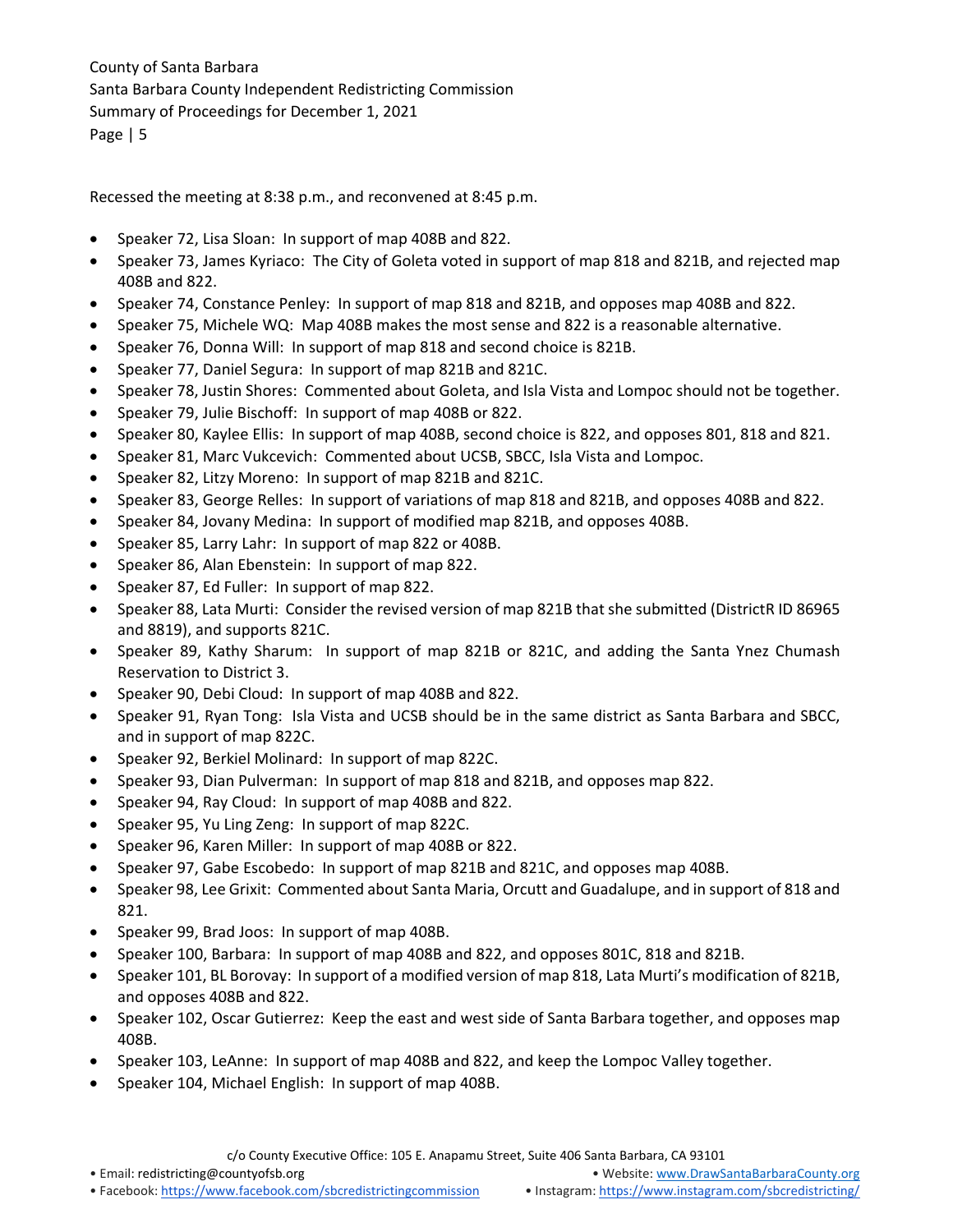- Speaker 105, Arcelia Sencion: In support of map 818, second choice is 821B, and keep the Chumash land intact.
- Speaker 106, Lisa Ostendorf: In support of map 408B and 822.
- Speaker 107, Tania Lucero (via interpreter): In support of map 408B and 822, and opposes 801C, 818 and 821B.
- Speaker 108, Valeria Medina: In support of map 821B and 821C, and opposes 408B and 822.
- Speaker 109, Maria Kaestner: In support of map 408B and 822.
- Speaker 110, Erica Reyes: In support of variants of map 818 and 821B, and opposes 408B.
- Speaker 111, Casey Mata: In support of map 821B and 821C.
- Speaker 112, Denise El Amin: Commented about the Commissioner selection process and gerrymandering.
- Speaker 113, Meagan Harmon: The benefit of multiple representatives in one city, and opposes map 408B.
- Speaker 114, Emily Dieckmann: In support of map 822C.
- Speaker 115, Lucille Boss: In support of map 818 and 821B.
- Speaker 116, Kenji Hirokawa: Commented about UCSB, Isla Vista and Guadalupe, and in support of map 822C.
- Speaker 117, Sam Cohen: In support of map 818 and if necessary 821B.

Following discussion, the Commissioners selected two maps (maximum) each:

- Commissioner Rios: 821B (with Rios changes) and 818C (Turley)
- Commissioner Hartman: 822B and need to look closely at 818C (Turley)
- Commissioner Morris: 822 (with Bray/Trosky/Turley changes) and 821B (with revisions)
- Commissioner Bray: 822 (with Bray/Trosky/Turley changes) and second choice is 408B
- Commissioner Ochoa: 821 (with Rios changes) and 818C (Turley)
- Commissioner Bradley: 818C (Turley revisions) and 821C
- Commissioner Kaseff: 822B (with Bray/Trosky/Turley changes) second choice is 408B
- Commissioner McClintock: 818C (Turley) and 821C (with the Chumash Reservation to the Gaviota Coast)
- Commissioner Turley: 818C (Turley) and 821B
- Commissioner Trosky: 408B and 822
- Commissioner Twibell: 822 and 408B (both with revisions)

### Map Selection Tally:

- 6 mentions: 818 series, 821 series, and 822 series
- 4 mentions: 408B

Commissioner Comments:

• Public input on proposed changes to the maps.

Following discussion, the Commissioners selected the following maps to move forward for further consideration:

- Map 821C Rios (adding the Chumash to District 3) was selected from the 821 series
- Map 818C Turley
- Map 822

c/o County Executive Office: 105 E. Anapamu Street, Suite 406 Santa Barbara, CA 93101